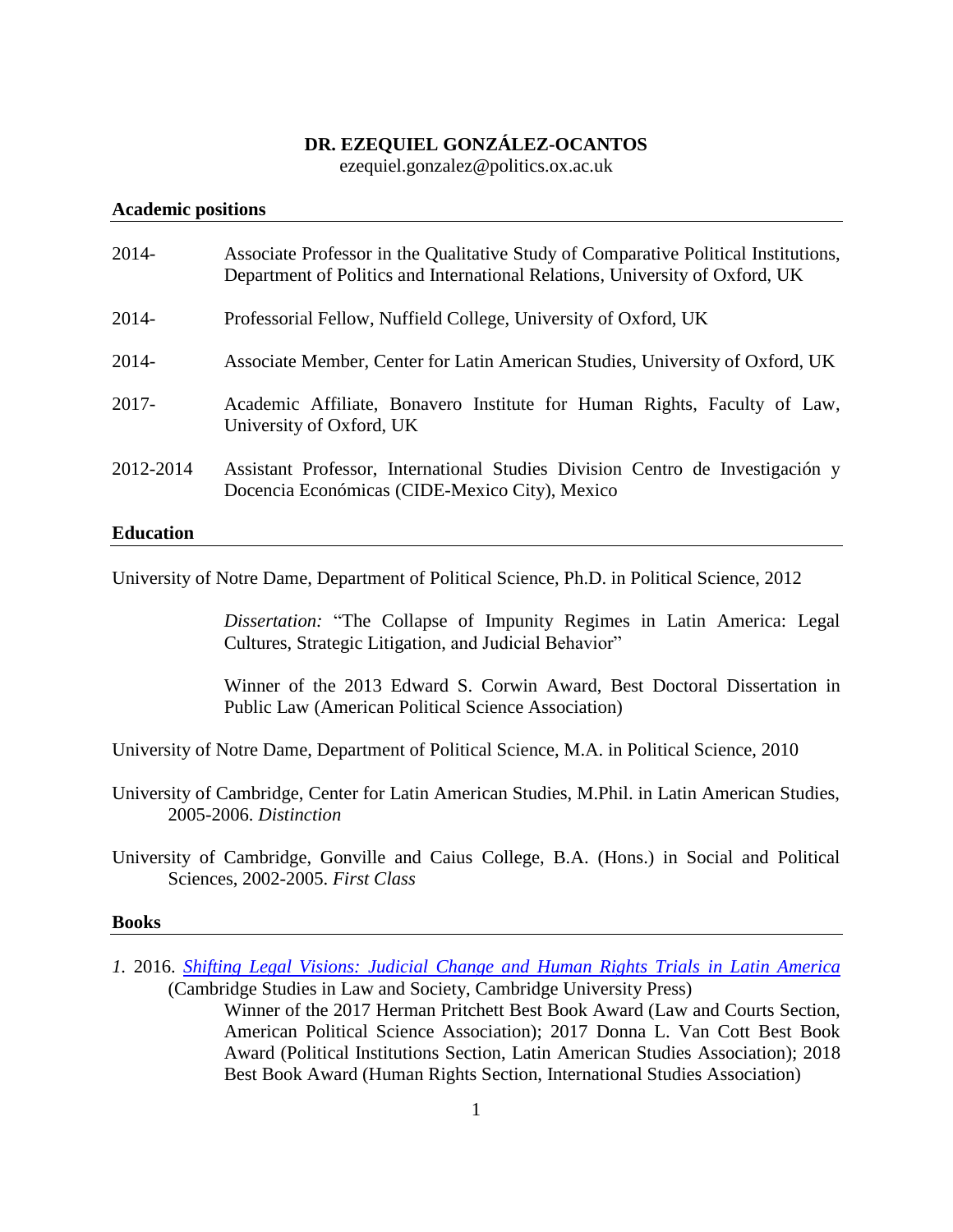*2.* 2019. *The Politics of Transitional Justice in Latin America: Power, Norms, and Capacity Building* (Elements in Politics and Society in Latin America, Cambridge University Press)

#### **Peer-Reviewed Journal Articles**

- *11.* Forthcoming. ["Process Tracing and the Problem of Missing Data,"](https://journals.sagepub.com/doi/abs/10.1177/0049124119826153?journalCode=smra) in *Sociological Methods and Research* (with Jody LaPorte).
- *10.* Forthcoming. "Carrots and Sticks: Experimental Evidence of Vote Buying and Voter Intimidation in Guatemala," in *Journal of Peace Research* (with Carlos Meléndez, Chad Kiewiet de Jonge, Javier Osorio and David Nickerson)
- *9.* 2019. ["Compensation and Compliance: Source of Public Acceptance of the](https://onlinelibrary.wiley.com/doi/10.1111/lasr.12421) UK Supreme [Court's Brexit Decision,](https://onlinelibrary.wiley.com/doi/10.1111/lasr.12421)" in *Law and Society Review*, 53(3): 889-919 (with Elias Dinas)
- *8.* 2019. ["Lava Jato Beyond Borders: The Uneven Performance of Anti-Corruption Judicial](http://www.tfd.org.tw/export/sites/tfd/files/publication/journal/063-090-Lava-Jato-beyond-Borders.pdf)  [Efforts in Latin America,](http://www.tfd.org.tw/export/sites/tfd/files/publication/journal/063-090-Lava-Jato-beyond-Borders.pdf)" in *Taiwan Journal of Democracy*, 15(1): 63-89 (with Viviana Baraybar), special issue on anti-corruption politics
- *7.* 2018. ["Communicative Entrepreneurs: The Case of Transjudicial Dialogue in the Inter-](https://academic.oup.com/isq/article-abstract/62/4/737/5193473)[American Human Rights System,](https://academic.oup.com/isq/article-abstract/62/4/737/5193473)" in *International Studies Quarterly*, 62(4): 737-750
- *6.* 2018. ["Vote Buying and Remittances," in](https://larrlasa.org/articles/10.25222/larr.396/) *Latin American Research Review*, 53(4): 689-707 (with Chad Kiewiet de Jonge and Covadonga Meseguer)
- *5.* 2016. ["Evaluations of Human Rights Trials and Trust in Judicial Institutions: Evidence from](https://www.tandfonline.com/doi/abs/10.1080/13642987.2015.1107051)  [Fujimori's Trial in Peru,](https://www.tandfonline.com/doi/abs/10.1080/13642987.2015.1107051)" in *The International Journal of Human Rights*, 20(4): 445-470 [Lead article]
- *4.* 2015. ["Buying Legitimacy: The Dynamics of Clientelism in the Face of Legitimacy](https://journals.sagepub.com/doi/abs/10.1177/0010414015574882)  [Challenges,](https://journals.sagepub.com/doi/abs/10.1177/0010414015574882)" in *Comparative Political Studies*, 48(9): 1127-1158 (with Chad Kiewiet de Jonge and David Nickerson)
- *3.* 2014. ["Persuade Them or Oust Them: Crafting Judicial Change and Transitional Justice in](https://www.jstor.org/stable/pdf/43664120.pdf?seq=1#page_scan_tab_contents)  [Argentina,](https://www.jstor.org/stable/pdf/43664120.pdf?seq=1#page_scan_tab_contents)" in *Comparative Politics*, 46(4): 479-498
- *2.* 2014. ["The Conditionality of Vote Buying Norms: Experimental Evidence from Latin](https://onlinelibrary.wiley.com/doi/abs/10.1111/ajps.12047)  [America,](https://onlinelibrary.wiley.com/doi/abs/10.1111/ajps.12047)" in *American Journal of Political Science*, 58(1): 197-211 (with Chad Kiewiet de Jonge and David Nickerson)
- *1.* 2012. ["Vote-buying and Social Desirability Bias: Experimental Evidence from Nicaragua,](https://onlinelibrary.wiley.com/doi/abs/10.1111/j.1540-5907.2011.00540.x)" in *American Journal of Political Science* 56(1): 202–217 (with Carlos Meléndez, Chad Kiewiet de Jonge, Javier Osorio and David Nickerson).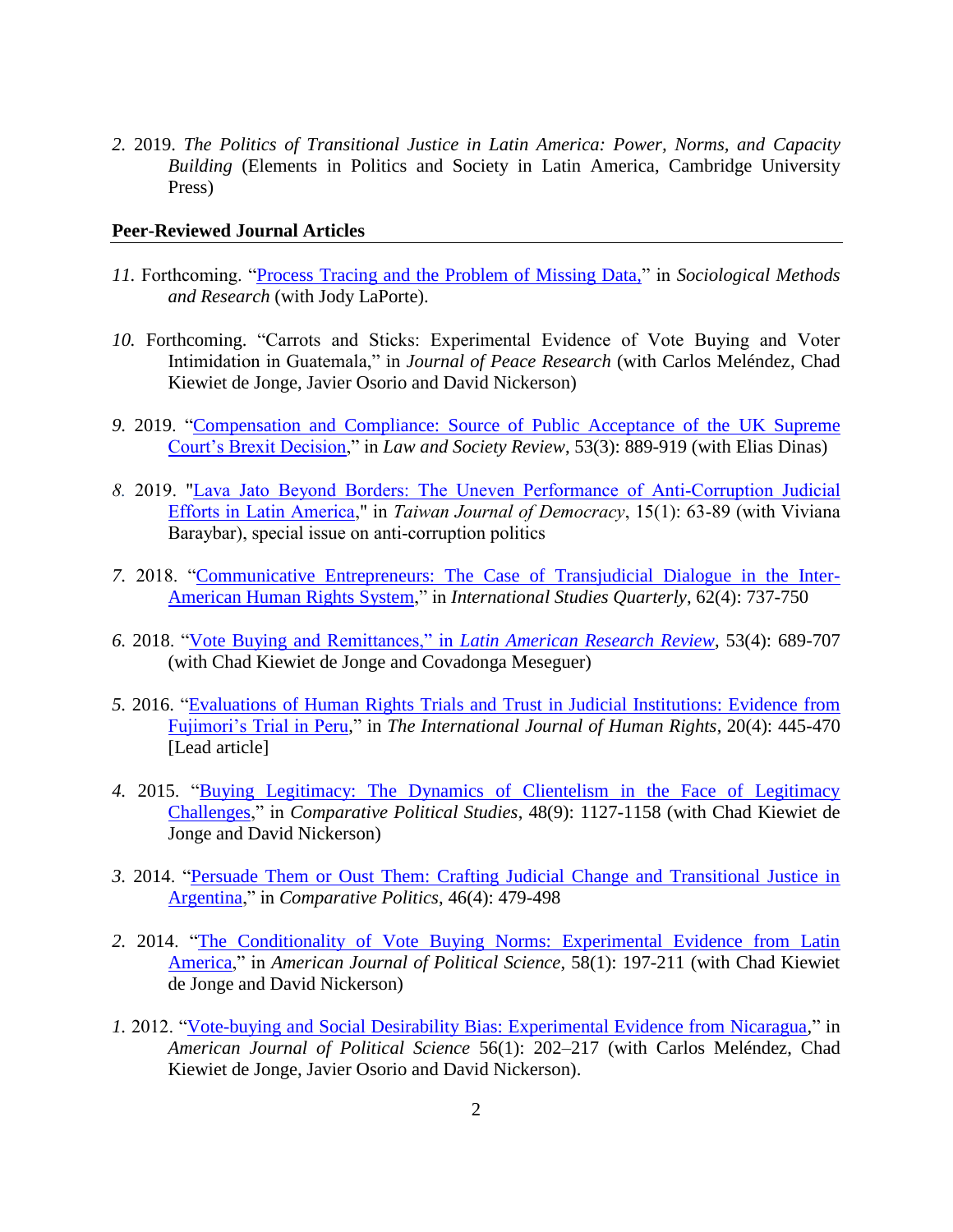## **Book Chapters**

- *7.* Forthcoming. "Designing Qualitative Research Projects: Notes on Theory Building, Case Selection and Field Research," in L. Curini and R. Franzese Jr. eds. *SAGE Handbook of Research Methods in Political Science and International Relations*. Thousand Oaks, CA: SAGE
- *6.* Forthcoming. "Electoral Fraud," in E. Posada-Carbó & A. Robertson eds. *The Oxford Handbook of Revolutionary Elections in the Americas*. Oxford: Oxford University Press (with Svitlana Chernykh)
- *5.* 2019. ["Courts in Latin American Politics,](https://oxfordre.com/politics/view/10.1093/acrefore/9780190228637.001.0001/acrefore-9780190228637-e-1680)" in *Oxford Encyclopedia of Latin American Politics*. Oxford: Oxford University Press. Online First
- *4.* 2019. "Clientelism [in Latin American Politics,](https://oxfordre.com/politics/view/10.1093/acrefore/9780190228637.001.0001/acrefore-9780190228637-e-1677)" in *Oxford Encyclopedia of Latin American Politics*. Oxford: Oxford University Press (with Virginia Oliveros)
- *3.* 2017. "Political Clientelism," in W. Outhwaite & S. Turner eds. *The SAGE Handbook of Political Sociology.* Thousand Oaks, CA: SAGE (with Paula Muñoz)
- *2.* 2015. "Dependencia y Autonomía," in M. D'Alessandro & G. Ippolito-O'Donnell eds. *La ciencia política de Guillermo O'Donnell*. Buenos Aires, Argentina: EUDEBA
- *1.* 2010. "Crisis de gobernabilidad en América Latina: Juegos verticales y horizontales," in F. Barrero & S. Jost eds. *Estabilidad democrática en América Latina: Equilibrio de poderes, perspectivas teóricas* Bogotá, Colombia: Fondo Editorial de la Universidad Sergio Arboleda (with Carlos Meléndez)

#### **Commissioned Academic Reports**

- *3.* 2016. *Informe Especial sobre Libertad del Sufragio en Mexico*. Mexico: Institito Nacional Electoral (with Chad Kiewiet de Jonge and Javier Osorio)
- *2.* 2013. *Avances y obstáculos en el juzgamiento de graves violaciones de derechos humanos y crímenes internacionales en América Latina. Informe presentado a la Comisión Interamericana de Derechos Humanos en audiencia temática regional durante el 149 período de sesiones.* (with Due Process of Law Foundation, Instituto de Defensa Legal, FESPAD, Centro de Derechos Humanos Universidad Diego Portales, and Fundación Mirna Mack)
- *1.* 2012. *Aproximación a las percepciones de la ciudadanía sobre la compra de votos y la intimidación de votantes en el régimen político guatemalteco*. Guatemala: National Democratic Institute (with Carlos Meléndez, Chad Kiewiet de Jonge, Javier Osorio and David Nickerson)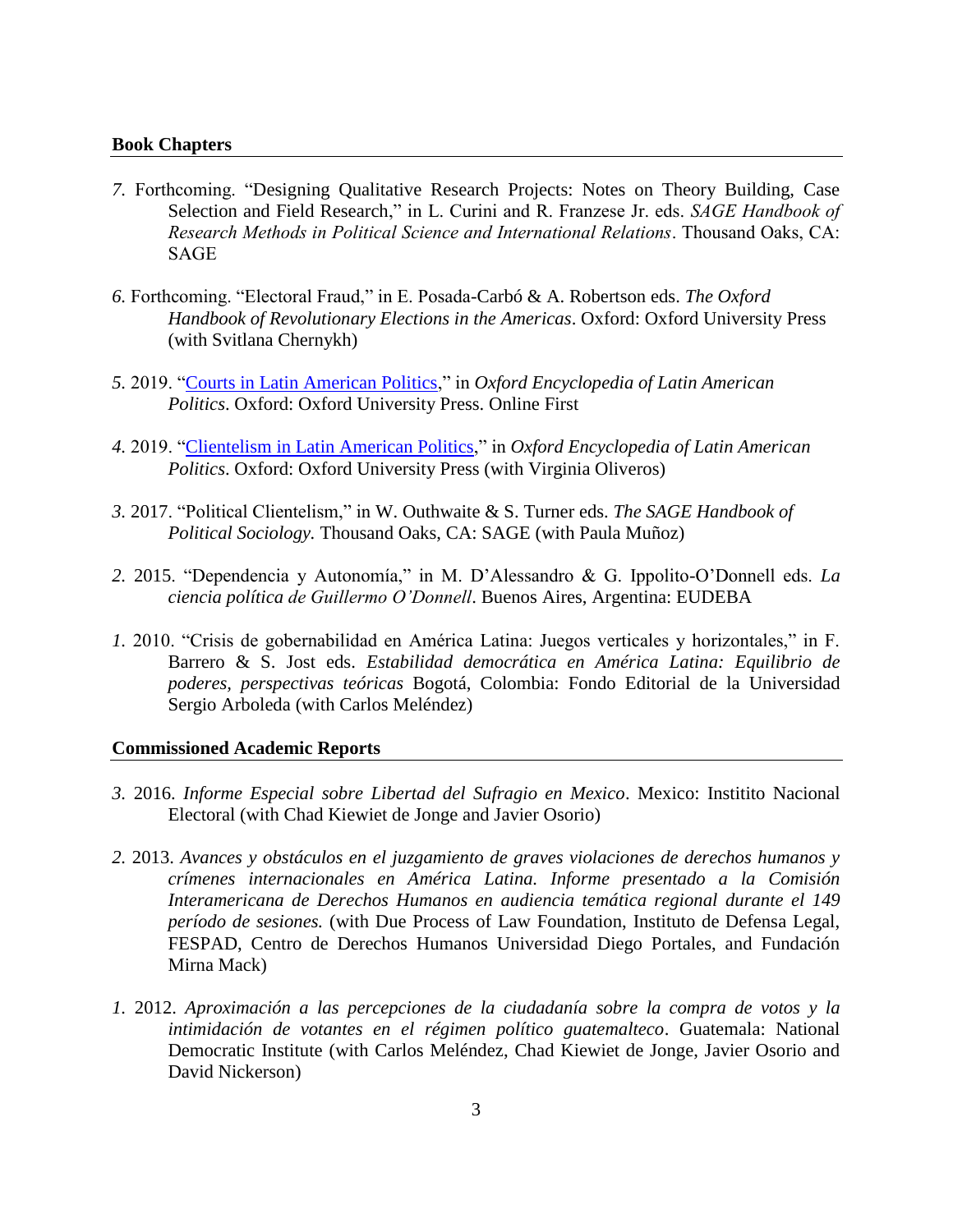## **Working Papers**

- *5.* "Constructing a Regional Human Rights Legal Order: The Inter-American Court, National Courts, and Judicial Dialogue" (with Wayne Sandholtz, under review)
- *4.* "Conceptualizing and Measuring Legal Cultures: Evidence from a Survey of Mexican Judges" (with Karina Ansolabehere and Sandra Botero, under review)
- *3.* "International Law and Domestic Judicial Power: Strategic Citations in the Jurisprudence of Colombia's Constitutional Court" (with Niels Goet)
- *2.* "Fighting Corruption, Curbing Cynicism? The Public Opinion Effects of Anti-Corruption Judicial Activism in Latin America" (with Nara Pavao)
- *1.* "Defending the European Court of Human Rights: What Arguments Work?" (with Elias Dinas, under review)

# **Awards, Fellowships and Grants**

John Fell Fund, University of Oxford, Pump-Priming Award 2019-2020 (£29,788.33)

Leverhulme Trust, 2018 Philip Leverhulme Prize in Politics and International Relations (£100,000)

International Studies Association, Human Rights Section, 2018 Best Book Award

- American Political Science Association, Law and Courts Section, 2017 C. Herman Pritchett Best Book Award
- Latin American Studies Association, Political Institutions Section, 2017 Donna Lee Van Cott Best Book Award
- University of Oxford, Oxford University Student Union, 2017 Teaching Awards. Nominated
- American Political Science Association, 2013 Edward S. Corwin Award for the best doctoral dissertation in the field of Public Law

University of Chicago, Human Rights Center, Fellowship, 2012-2014 (Declined)

University of Notre Dame, Department of Political Science, Loescher Teaching Fellowship, 2011-2012

University of Notre Dame, Department of Political Science, Dissertation Year Fellowship, 2011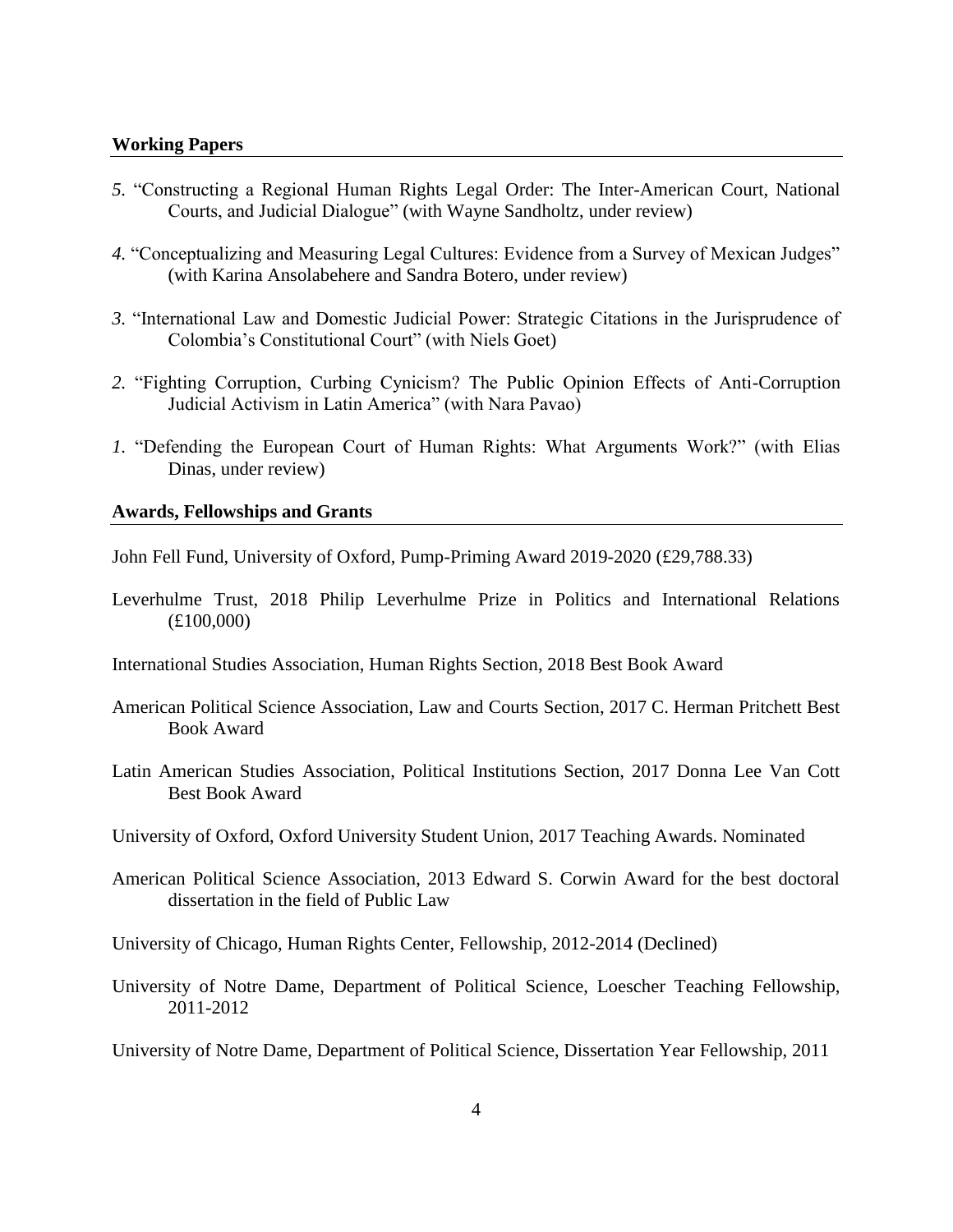- University of Notre Dame, Kellogg Institute for International Studies, Dorini Dissertation Year Fellowship, 2010
- University of Notre Dame, School of Arts and Sciences, Graduate Fellowship, 2006-2011
- University of Notre Dame, Kellogg Institute for International Studies, Coca-Cola Supplemental Award, 2006-2011
- University of Cambridge, Cambridge Overseas Trust, Fellowship, 2005-2006
- University of Cambridge, Center for Latin American Studies, Simon Bolívar Scholarship, 2005- 2006 (Declined)
- University of Cambridge, Cambridge Overseas Trust & Gonville and Caius College, Full Tuition Scholarship and Maintenance Grant for an Argentine Student, 2002-2005

# **Selected Conference Presentations**

- "Fighting Corruption, Curbing Cynicism? The Public Opinion Effects of Anti-Corruption Judicial Activism in Latin America" LASA (Barcelona, May 2018); APSA (Boston, September 2018)
- "Defending the European Court of Human Rights: What Arguments Work?" ISA (San Francisco, 2018)
- "International Law and Domestic Judicial Power: Strategic Citations in the Jurisprudence of Colombia's Constitutional Court." APSA (San Francisco, September 2017); LASA (Barcelona, May 2018)
- "The Inter-American Court as a Communicative Entrepreneur: Transjudicial Dialogue and the Boundaries of International Legal Authority." APSA (Philadelphia, September 2016); LASA (Lima, April 2017)
- "Conceptualizing and Measuring Legal Cultures: Evidence From An Original Survey of Mexican Judges." LASA (Puerto Rico, May 2015); LSA (Seattle, May 2015)
- "Carrots and Sticks: Experimental Evidence of Vote Buying and Voter Intimidation in Guatemala." APSA (Chicago, August 2013)
- "The Judicial Diffusion of International Human Rights Norms: Revisiting the Justice Cascade in Argentina." LASA (Washington DC, May 2013)
- "Vote Buying in the Americas." APSA (New Orleans, August 2012); MPSA (Chicago, April 2013)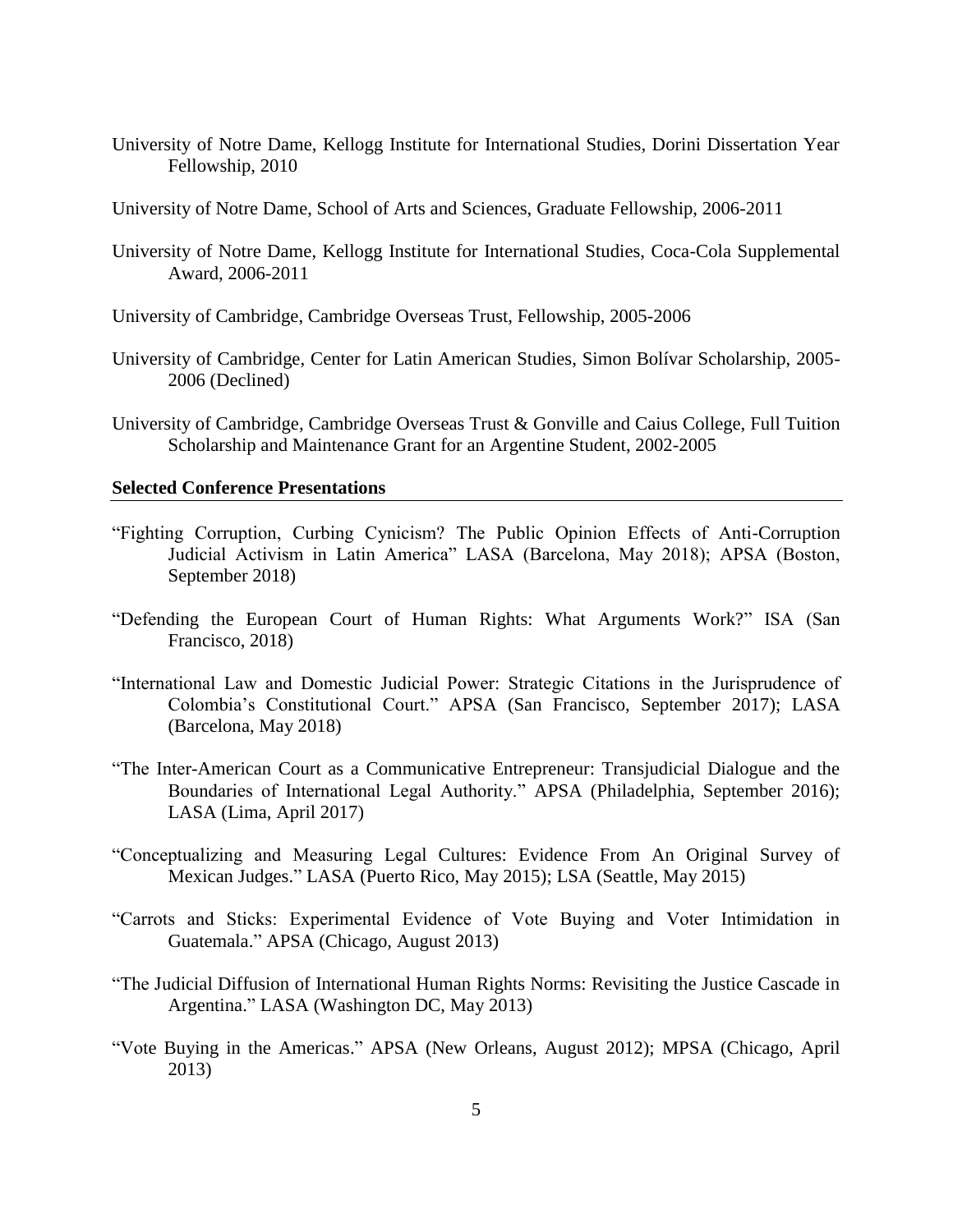- "The Collapse of Impunity Regimes: Legal Cultures, Strategic Litigation and Judicial Behavior in Cases of Gross Human Rights Violations in Peru." MPSA (Chicago, April 2011)
- "The Conditionality of Vote-buying Norms: Experimental Evidence from Latin America." MPSA (Chicago, April 2011)
- "Vote Buying and Social Desirability Bias: Experimental Evidence from Nicaragua." MPSA (Chicago, April 2010)

# **Invited Talks and Keynotes**

- "The Diffusion of Anti-Corruption Judicial Activism in Latin America." Universidad Católica del Uruguay, *Taiwan Foundation for Democracy Workshop on Corruption, Anti-Corruption and Good Governance* (Montevideo, March 2019)
- "Defending the European Court of Human Rights: What Arguments Work?" Nuffield College, *Attitudes on Brexit Symposium* (Oxford, January 2019)
- "Latin American Courts and the Politics of Fundamental Rights." *2018 Salvador Allende Memorial Lecture*, Center for Latin American Studies, University of Cambridge (Cambridge, January 2018)
- "Shifting Legal Visions: Judicial Change and Human Rights Trials in Latin America." Universidad Torcuato di Tella (Buenos Aires, August 2014); Universidad de Buenos Aires (Buenos Aires, August 2014); University College London (London, April 2016); Universidad de Los Andes (Bogota, August 2016); University of Amsterdam (Amsterdam, September 2017); University of St. Andrew's (St. Andrew's, October 2017)
- "International Law and Domestic Judicial Power: Strategic Citations in the Jurisprudence of Colombia's Constitutional Court." Warwick University (Warwick, October 2017)
- "Assessing Argentina's October 2017 Mid-term Elections." University College London (London, October 2017)
- "The Judiciary and Governability in Contemporary Argentina." University College London (London, October 2016)
- "The Inter-American Court Goes Local: Learning, Strategy, and the Judicial Diffusion of International Law." University College London, *Regional Perspectives on Human Rights Regime Effects Workshop* (London, June 2016); Universidad del CEMA (Buenos Aires, July 2016)
- "Human Rights and the Judiciary in Post-Authoritarian Argentina." Canning House and Instituto Cervantes, *20th Century Military Dictatorships History Series* (London, April 2015)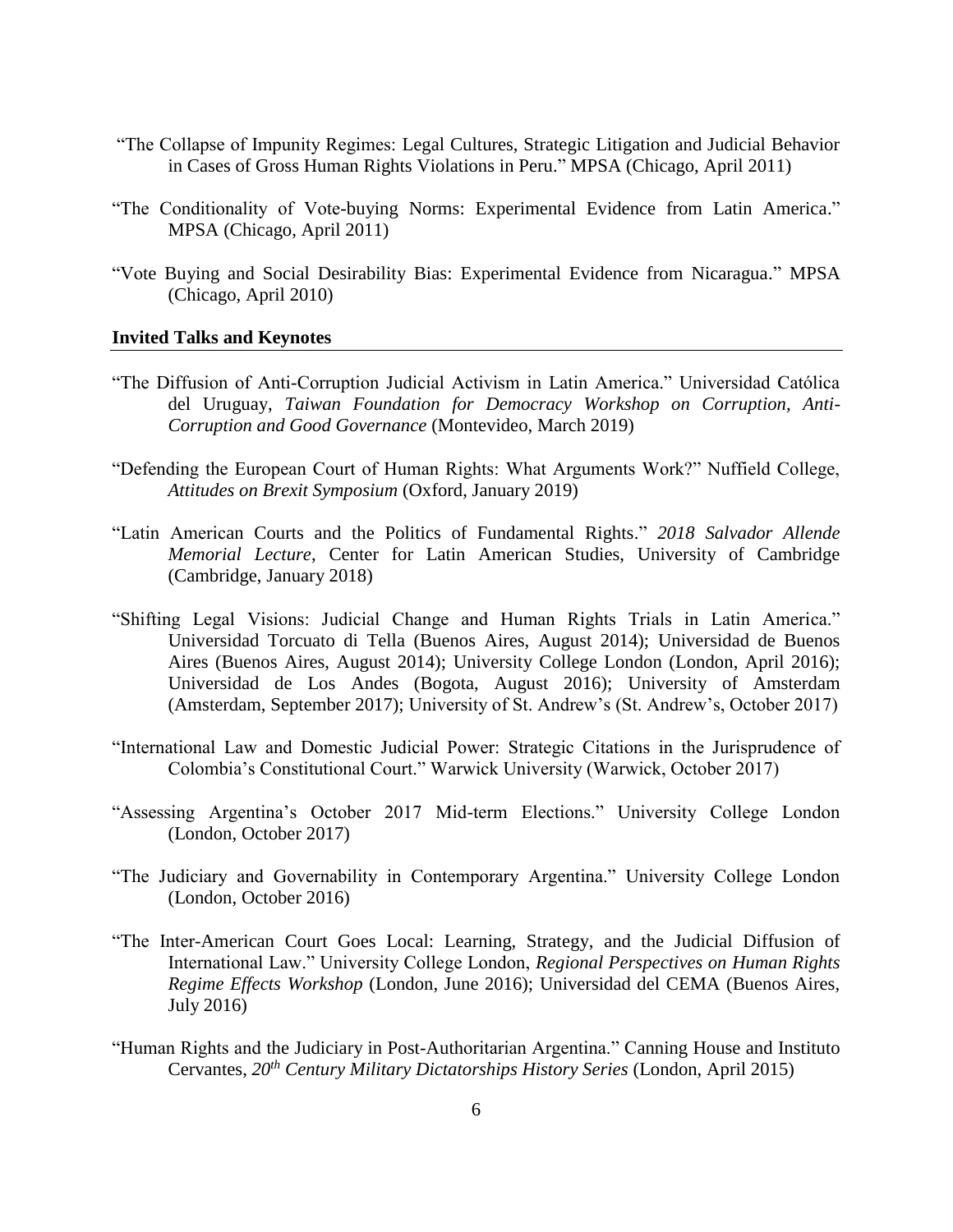- "Carrots and Sticks: Experimental Evidence of Vote Buying and Voter Intimidation in Guatemala." King's College London (London, March 2015)
- "Judicial Behavior and Transitional Justice: Argentina, Peru and Mexico in Comparative Perspective." University of Chicago, *Revisiting Human Rights in Latin America: Politics, Justice and Memory in the Southern Cone* (Chicago, April 2012)
- "The Collapse of Impunity Regimes: Legal Cultures, Strategic Litigation and Judicial Behavior in Cases of Gross Human Rights Violations in Peru." Ohio University (Athens, November 2011); Nuffield College, University of Oxford (Oxford, February 2012); Center for Latin American Studies, University of Wisconsin (Madison, April 2012); Universidad Torcuato Di Tella (Buenos Aires, August 2014); Universidad de Buenos Aires (Buenos Aires, August 2014)

# **Teaching Experience (since 2012)**

- University of Oxford, MPhil. in Comparative Government/European Politics/International Relations, MSc. in Politics Research, and DPhil. Politics/International Relations, *Qualitative Methods in Political Science* (HT 2015, 2016, 2017, 2018, 2019). Lectures and Classes
- University of Oxford, MPhil. in Comparative Government/European Politics/International Relations, and MSc. in Politics Research, *Research Design in Comparative Politics* (MT 2014, 2015, 2016, 2017, 2018). Lectures and Classes
- University of Oxford, Mphil. in Comparative Government, *Comparative Government* (MT, HT, TT 2014, 2015, 2016, 2017, 2018, 2019). Tutorials and Lectures
- University of Oxford, PPE, *Comparative Government* (HT 2016, 2017, 2018, 2019). Lectures
- University of Oxford, DPhil. in Politics, *Research Design for PRS* (MT 2015, 2016, 2017, 2018). Seminar.
- University of Oxford, Spring School in Advanced Research Methods, *Process Tracing* (2016, 2017, 2018, 2019). Lectures.
- Centro de Investigación y Docencia Económicas, B.A. in Political Science and International Relations, *Advanced Qualitative Methods* (Spring 2013, 2014). Lectures
- Centro de Investigación y Docencia Económicas, B.A. in Political Science and International Relations, *Regional Studies: Latin America* (Spring 2013, 2014). Lectures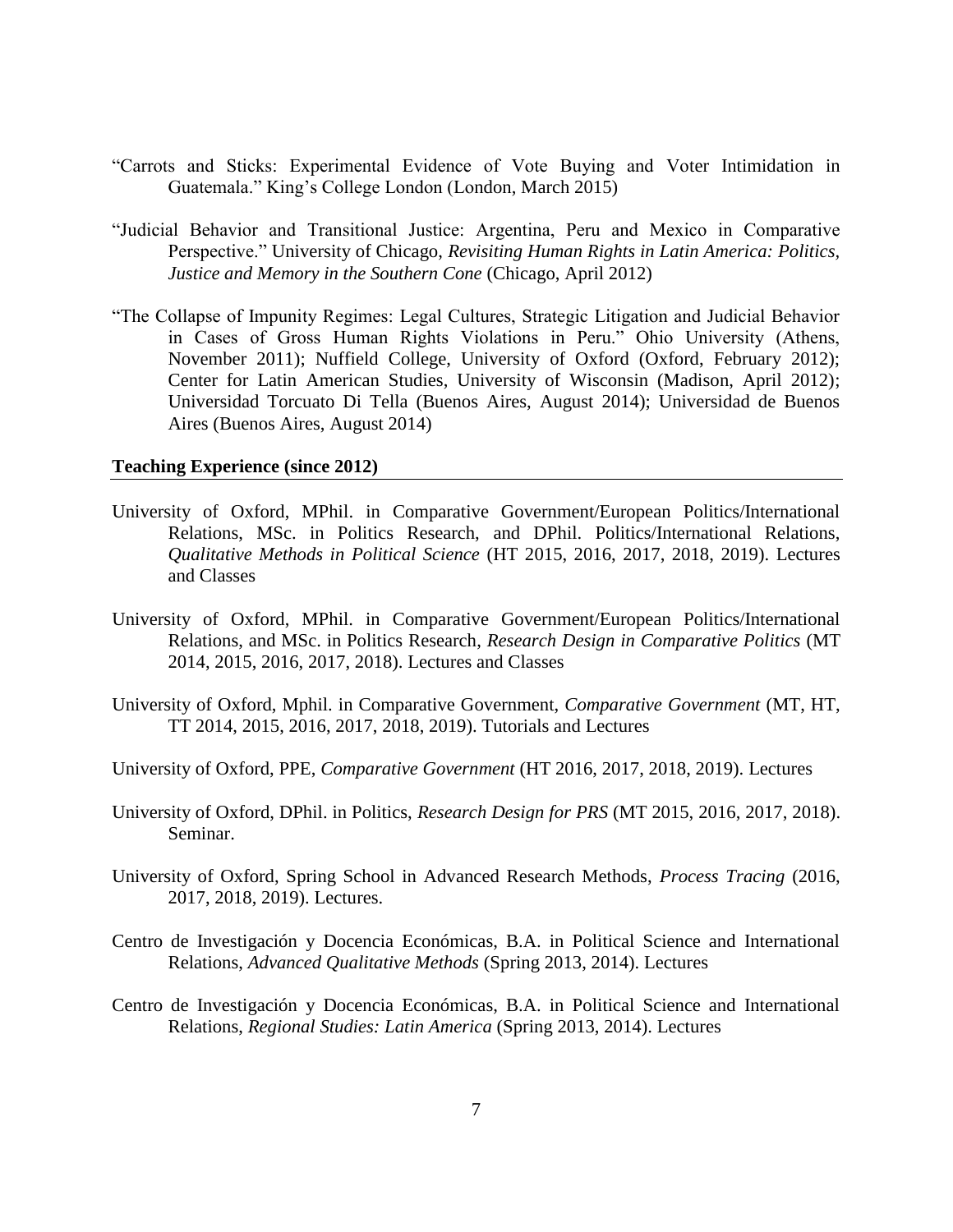#### **Field Research**

*Colombia:* Bogota, August 2016.

*Peru:* Lima and Ayacucho, February-May 2010; Lima, July 2019

*Argentina:* Buenos Aires, October-February 2010, May 2011, and July 2016.

*México*: Mexico City, June-September 2010, and intermittently September 2012-August 2014

#### **Professional Service**

- Director of Research Training for Politics, Department of Politics and International Relations, University of Oxford, 2017-present
- Co-Director, Methods Spring School, Department of Politics and International Relations, University of Oxford, 2015-present
- Research Network Coordinator for Comparative Government, Department of Politics and International Relations, University of Oxford, 2016-2017
- Reviewer: *American Journal of Political Science, American Political Science Review, British Journal of Political Science, Comparative Politics, Comparative Political Studies,*  Danish Council for Independent Research*, Electoral Studies, International Journal of Human Rights, Latin American Politics and Society, Law and Social Inquiry, Law and Society Review,* Oxford University Press*, Party Politics, Political Behavior, Political Research Quarterly, Political Science Research and Methods, Politica y Gobierno, Revista Chilena de Ciencia Política,* Routledge, and *World Politics*.

Editorial Board Membership: *Política y Gobierno*

Conference organization: Latin American Studies Association, Track Chair 2017 & 2018

Award Committee Membership: Herman Pritchett Best Book Award, Law and Courts Section, American Political Science Association (2018); Best Book Award, Human Rights Section, International Studies Association (2018)

## **Professional Memberships**

American Political Science Association (since 2006); Midwest Political Science Association (since 2006); Latin American Studies Association (since 2008); Law and Society Association (since 2012); International Studies Association (since 2017); Political Studies Association (since 2017)